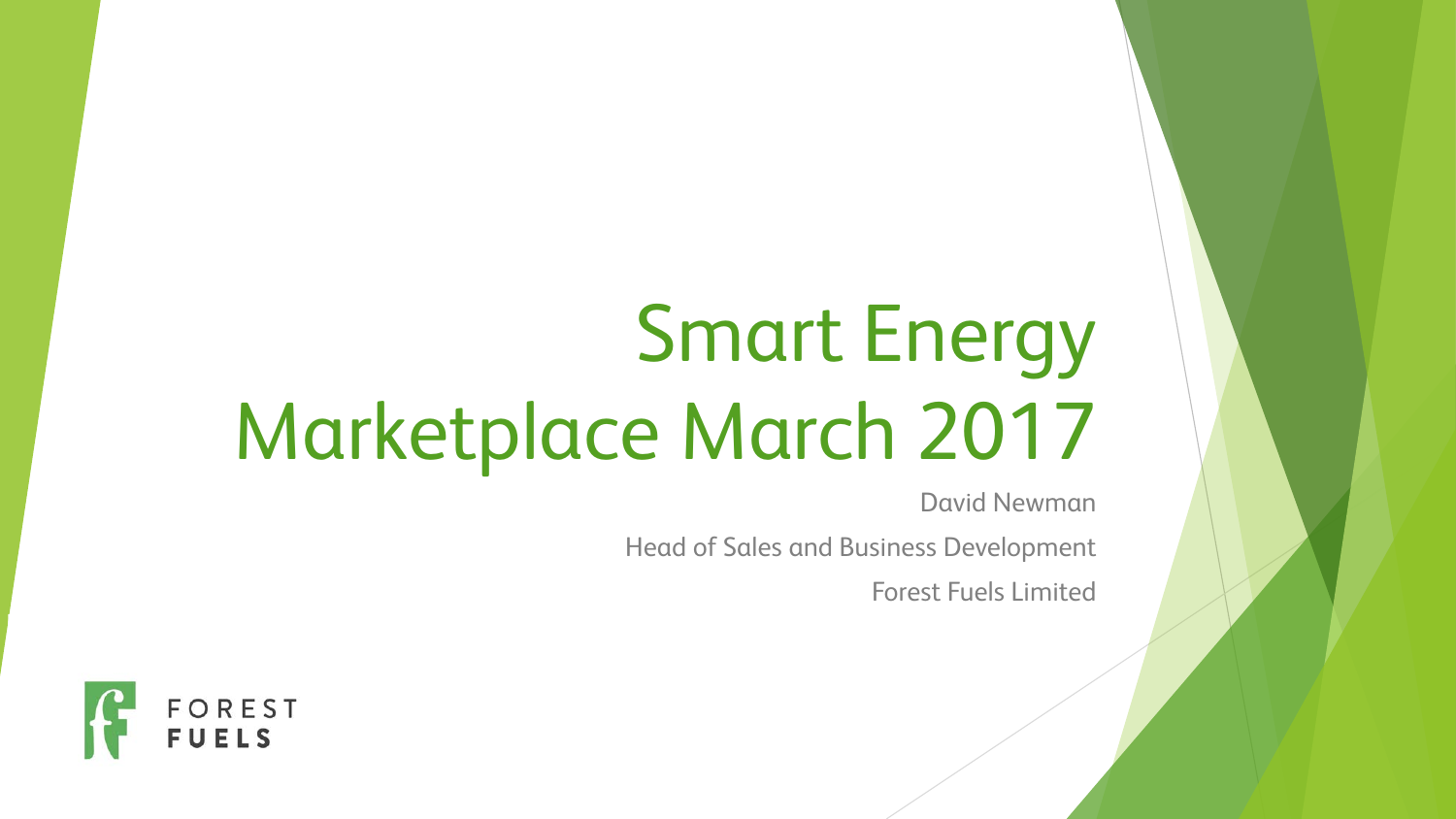#### Woodfuel Market Update March 2017

- **Nearly 600 RHI new applications last quarter**
	- **16067 accredited Non Domestic installations**
	- **666 new applications in process of accreditation**
	- **999 applications in query with client**
- **Large volume of fuel supply enquiries in 500kw + sector**
	- **Very active new installations at mid scale and above**
- **Supply chain strong and sustainable –**
	- **Major focus is on quality and dry chip**
	- **Some new volumes in recycled grades**
	- **Pellet market strong – imports, less UK production – quality key**
- **Suppliers consolidating – acquisitions by strong players**

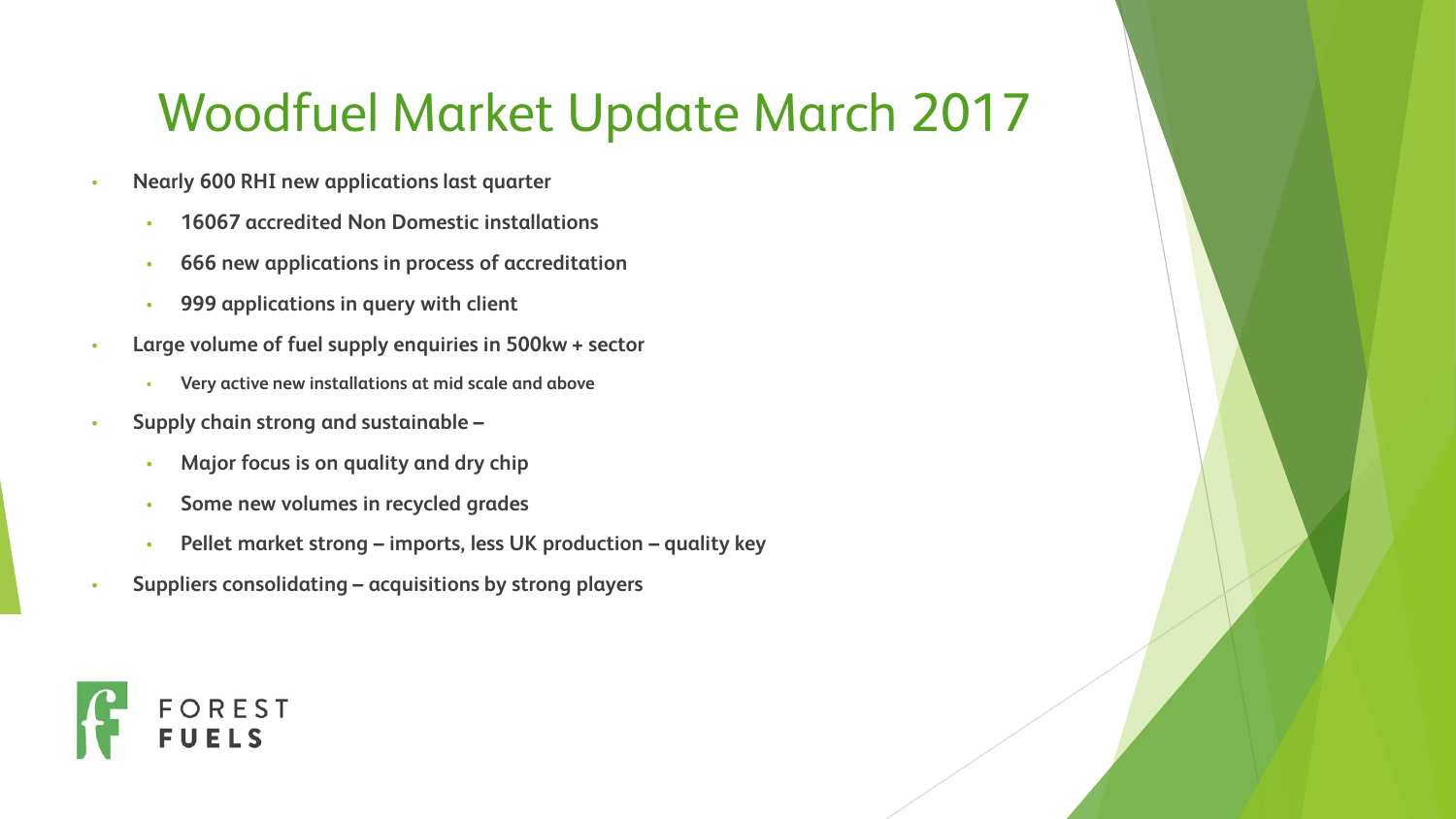## Impact of proposed RHI changes

- **Has been significant rush to get 201-999kW accredited in March**
	- **Small breathing space now**
- **Some large scale Multi MW CHP systems coming online**
- **Large process heat and district heating schemes coming on line – lots of enquiries 1-7MW**
- **New proposed Tariff of 2.91p works well for high hours users and large scale – 4500-7000hrs pa**
- **Some activity in small scale biomass CHP several hundred installations**
- **Larger biomass CHP slow due to efficiency rules and technology and super dry chip requirements**
- **Many enquiries for ESCO (Energy Supply Contract) funding.**
	- **Longer returns means larger projects will likely be ESCO funded**
	- **Also de risks projects in an uncertain regulatory environment**